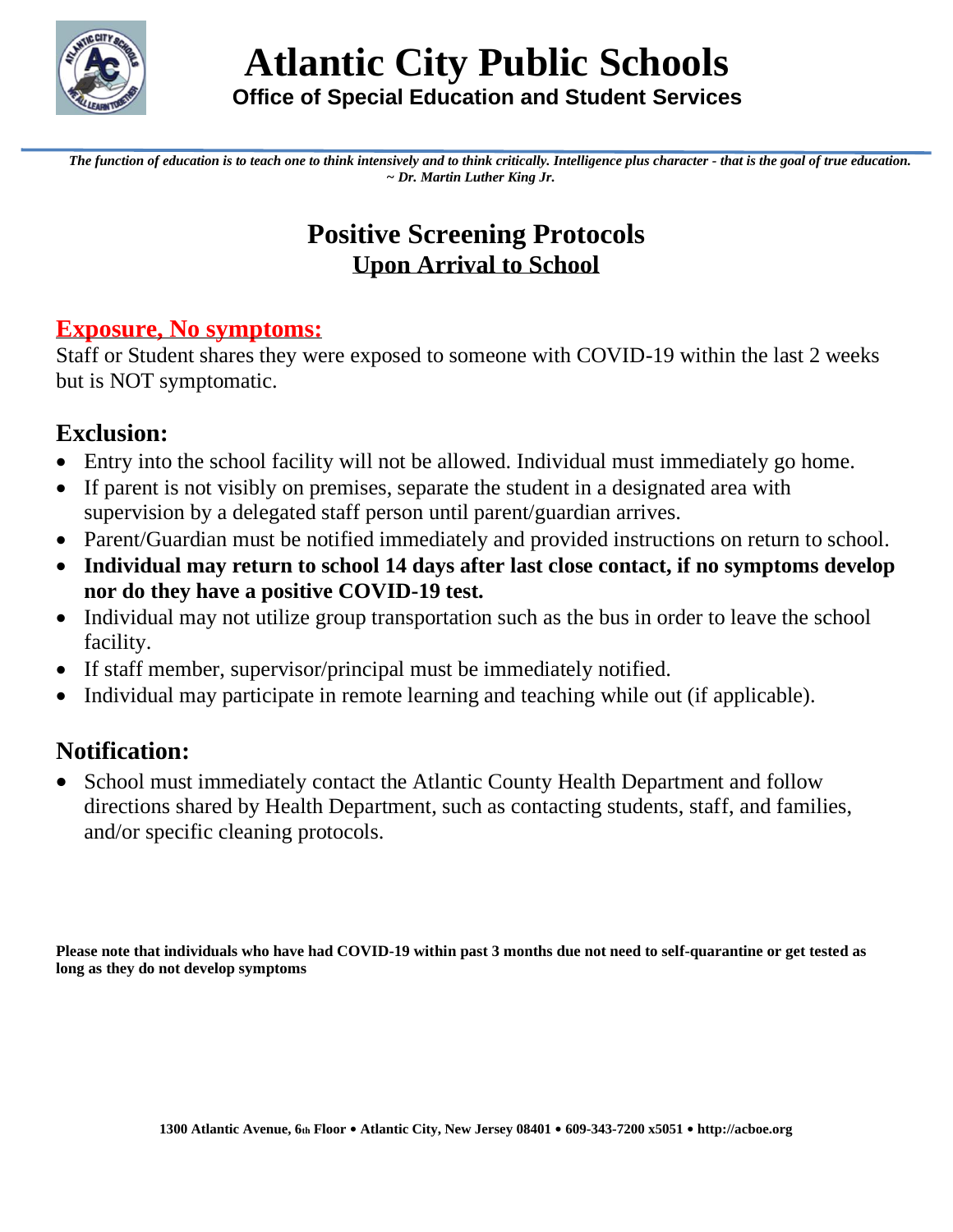

*The function of education is to teach one to think intensively and to think critically. Intelligence plus character - that is the goal of true education. ~ Dr. Martin Luther King Jr.*

#### **Diagnosis, NO symptoms:**

Staff or student shares they were diagnosed with COVID-19 less than 10 days ago but is NOT symptomatic.

## **Exclusion:**

- Entry into the school facility will not be allowed. Individual must immediately go home.
- Student should be separated into designated area with supervision by a delegated staff member until the arrival of the parent/guardian.
- Parent/Guardian must be notified immediately and provided instructions on return to school.
- **Individual may return to school 10 days after the date of their first positive COVID-19 diagnostic test, individual must not have developed symptoms since their positive test**
- Individual may not utilize group transportation such as the bus in order to leave the school facility.
- If staff member, supervisor/principal must be immediately notified. Individual may participate in remote learning and teaching while out (if applicable).

# **Notification:**

• Atlantic County Health Department will be notified and aware of all COVID-19 cases, the school district will work with them to follow their procedures such as contact tracing.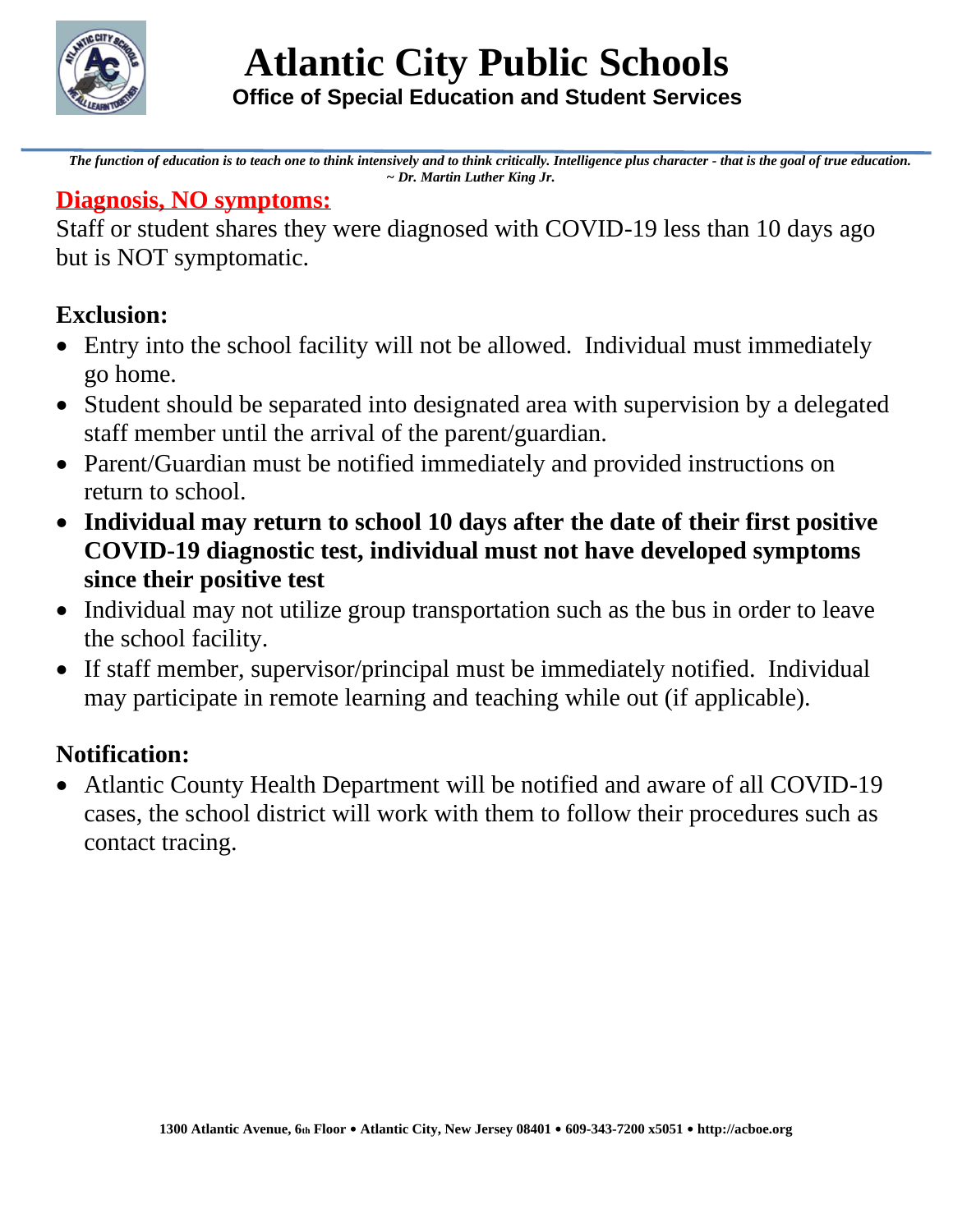

*The function of education is to teach one to think intensively and to think critically. Intelligence plus character - that is the goal of true education. ~ Dr. Martin Luther King Jr.*

## **Diagnosis, NO symptoms (con't)**

## **Cleaning:**

- Close off areas where the individual came in contact and do not use the areas until after the cleaning and disinfecting is complete.
- Wait at least 24 hours before cleaning and disinfecting. If 24 hours is not feasible, wait as long as possible.
- Open outside doors and windows to increase circulation in the area.
- Use an EPA-registered disinfectant that is active against coronavirus.
- Remember to clean items that might not ordinarily be cleaned daily such as doorknobs, light switches, countertops, chairs, and playground structures.

#### **Closure:**

- Close off areas where the individual came in contact and do not use the areas until after the cleaning and disinfecting is complete.
- Consult of Atlantic County Health Department as to whether closure of classroom or entire building is required.

### **Communication with students, families, and staff:**

- School will coordinate with Atlantic County Health Department to determine how to inform families and staff as appropriate.
- If the individual tests positive for COVID-19, the health department will assist in notifying staff and families that there was an individual at the school who tested positive for COVID-19.
- The notice to staff and families must maintain confidentiality in accordance with State and Federal laws.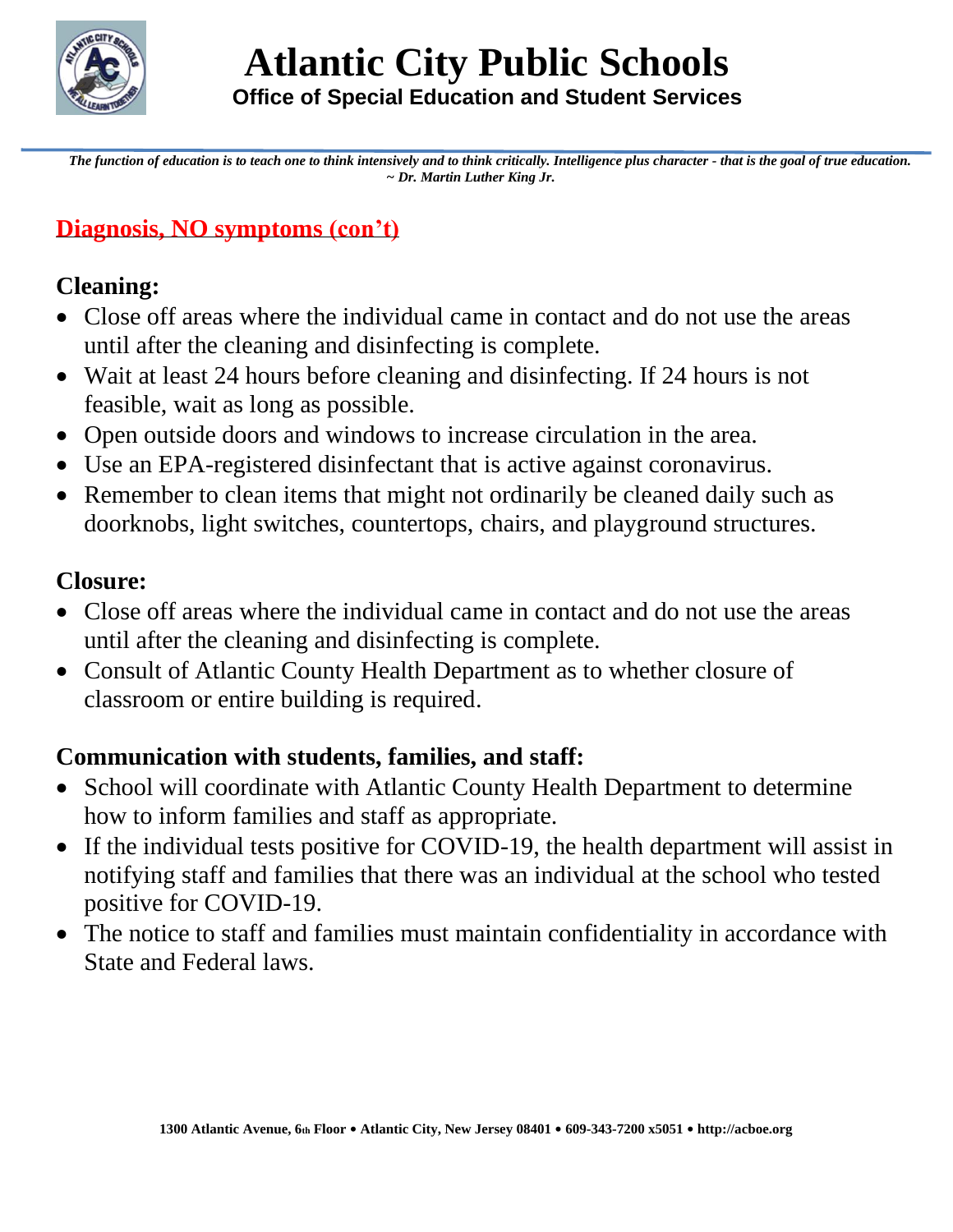

*The function of education is to teach one to think intensively and to think critically. Intelligence plus character - that is the goal of true education. ~ Dr. Martin Luther King Jr.*

### **COVID-19 Symptoms:**

Staff or Student presents with at least one of the following COVID-19 symptoms (fever, chills, shortness of breath, new cough, new loss of taste of smell)

Exclusion:

- Entry into the school facility will not be allowed. Individual must immediately go home **and seek medical care.**
- Individual must wear a cloth face covering or surgical mask if appropriate.
- **Individual cannot return without a clearance note from the physician. If diagnosed with COVID-19, from a physician, based on test or symptoms, individual may return to school when all of the following have occurred:**
	- o **10 days have passed since symptoms first appeared**
	- o **fever free for at least 3 days, without the use of fever-reducing medicine**
	- o **improvement in COVID-19 symptoms.**
- **If the individual has a negative COVID-19 test, individual may return to school once there is no fever, without the use of fever-reducing medicine, and has had no symptoms for 24 hours.**
- Parent/Guardian must be notified immediately and provided instructions on return to school.
- Individual may participate in remote learning and teaching (if applicable) while home.
- If staff, supervisor or principal must be immediately notified.

# **Notification:**

• Atlantic County Health Department must be notified, and the school district will work with them to follow their procedures such as contact tracing.